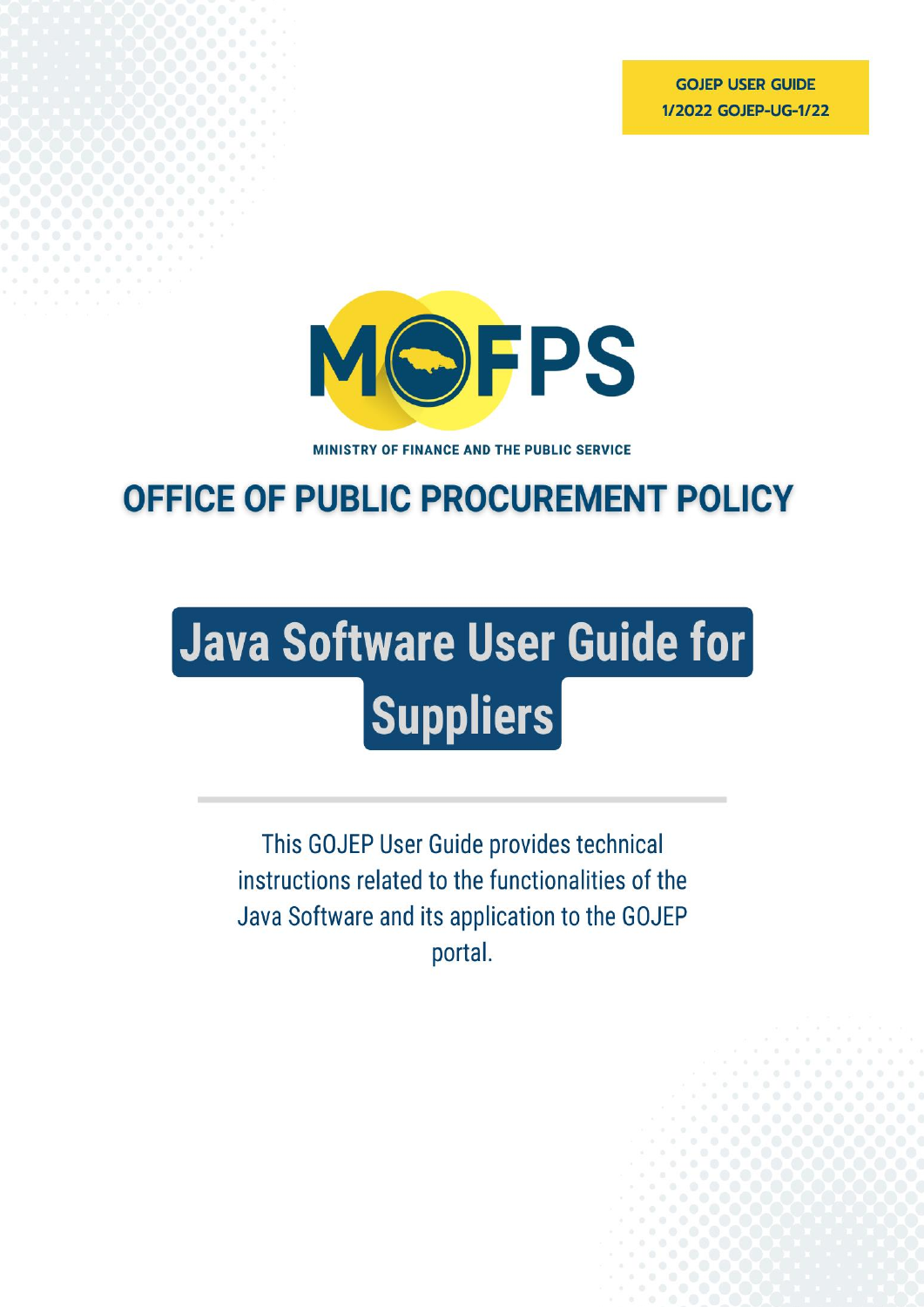

# **E-SERVICES**

# **Table of Contents**

|   | $\mathcal{I}$ . |                                                                                  |  |
|---|-----------------|----------------------------------------------------------------------------------|--|
|   | 2.              |                                                                                  |  |
|   | 3.              |                                                                                  |  |
| 4 |                 |                                                                                  |  |
|   |                 |                                                                                  |  |
| 5 |                 |                                                                                  |  |
|   | 5.1             | Java is not recognizing downloaded Tender Preparation Tool from GOJEP.  9        |  |
|   | 5.2             | When attempting to select a new application to open the ".jnlp" file, "Java Web" |  |
|   |                 |                                                                                  |  |
|   | 5.3             |                                                                                  |  |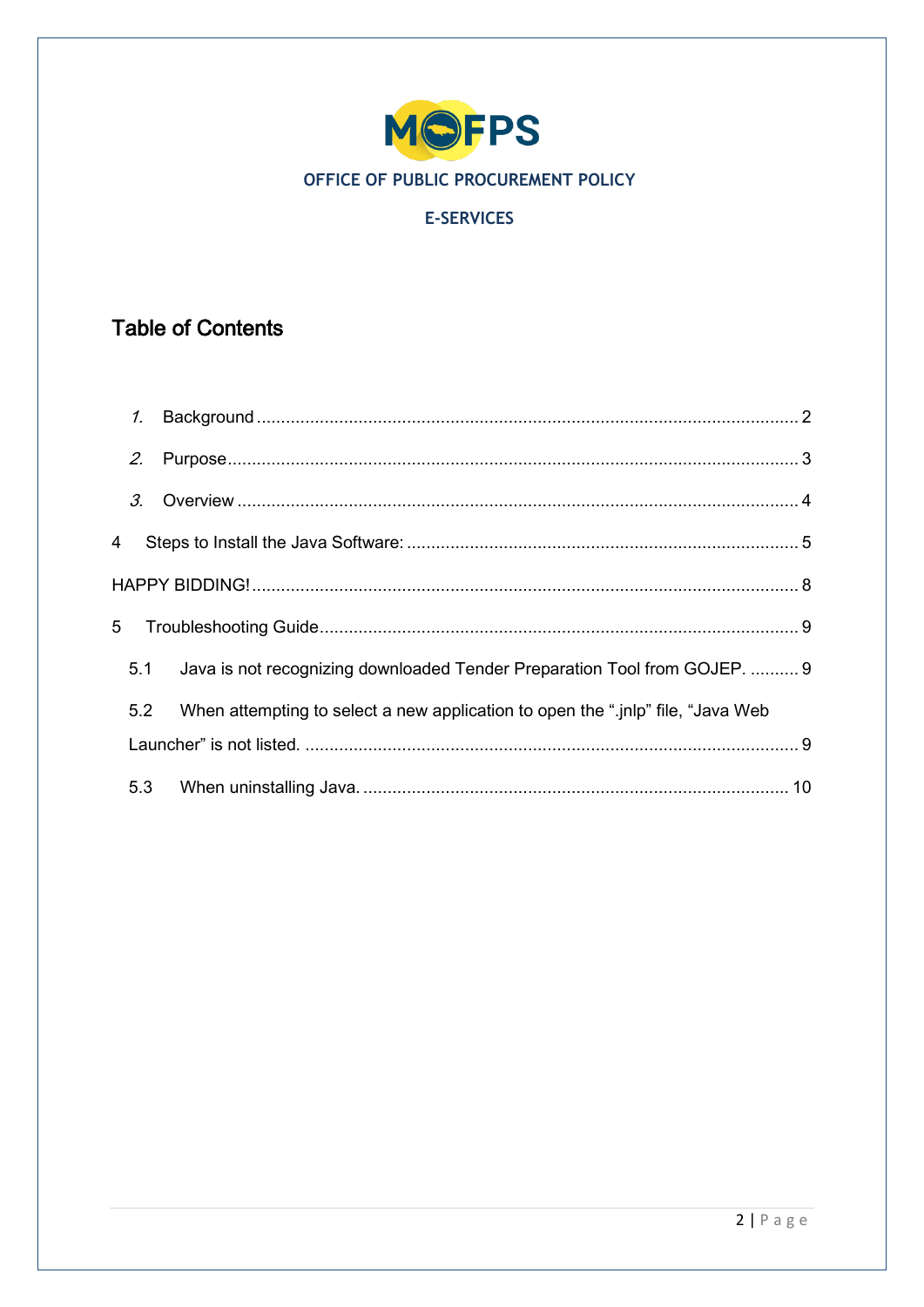

## **E-SERVICES**

# **Background**

Java is a programming language and a computing environment, which has evolved to a powerful tool used in today's digital world to support various services and applications. With this dependency, many applications will not function effectively without the software being installed on respective computers. Once downloaded and installed, all Java based applications are able to launch.

Java is widely used for high traffic, high performance applications worldwide.

# Is Java software free for download?

Yes, Java is free to download for all personal use.

# Why should I upgrade to the latest Java version when prompted to?

The latest Java version contains important enhancements to improve performance, stability and security of the Java applications that run on your machine. Installing these updates will ensure that your Java applications are functioning optimally.

# <span id="page-2-0"></span>Purpose

The purpose of Java Runtime Environment is to provide all Java based applications with an environment and necessary tools to successfully access various applications.

The purpose of this document is to equip stakeholders with the relevant information to better enable the use of the GOJEP portal, more specifically through the bid submission stage.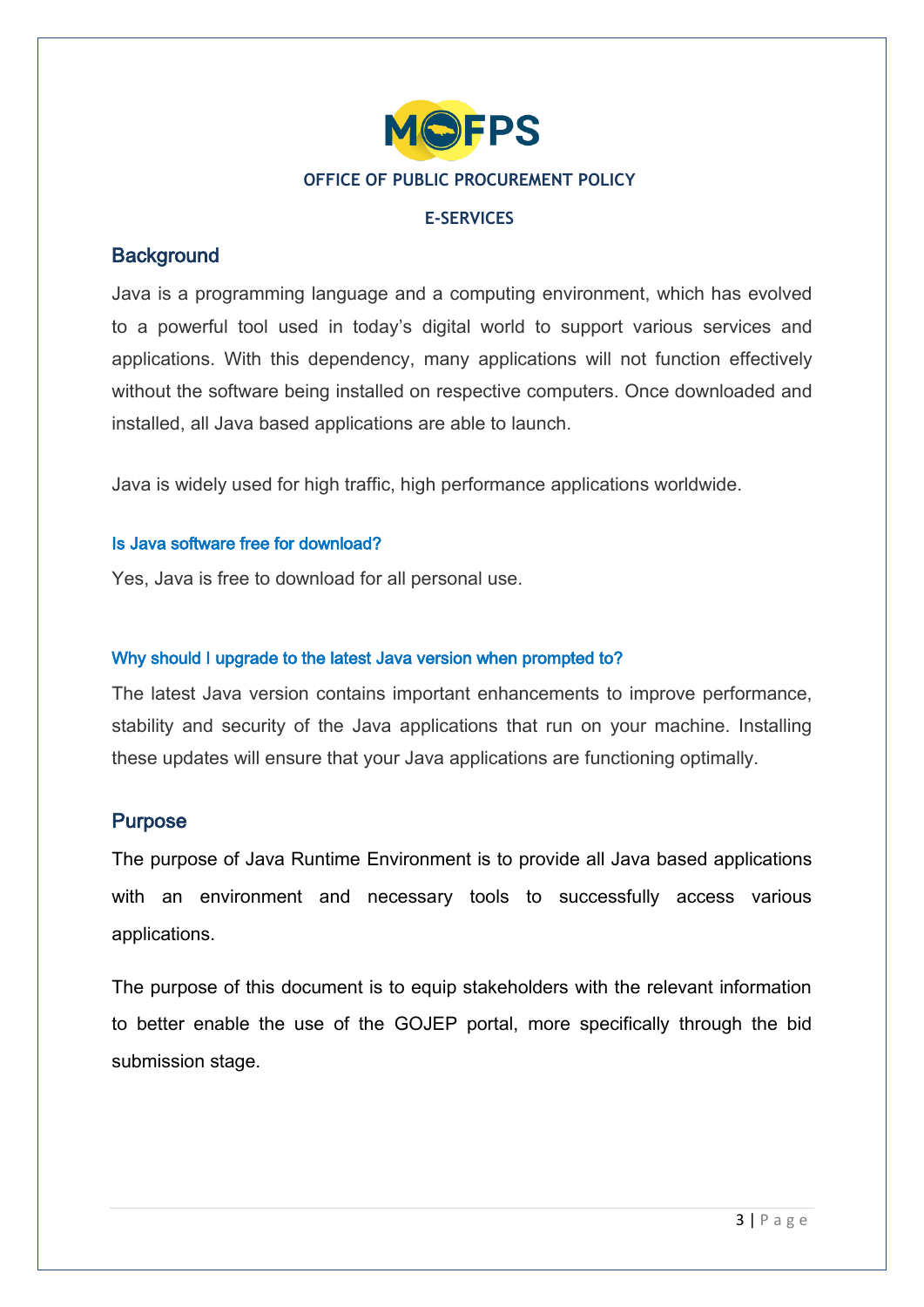

# **E-SERVICES**

# <span id="page-3-0"></span>**Overview**

# Why is it necessary to install Java on your PC or MAC?

The Tender Preparation Tool (TPT) that is used to facilitate bid submission requires various components from Java to launch effectively. Submissions are done through specialized TPT software which validates and encrypts the bid document before upload from the Supplier's computer to the GOJEP System.

Without these vital components, the eTendering tool simply will not launch, resulting in the inability to make a submission.

# What is the TPT?

The TPT is a Java-powered application downloaded from GOJEP upon selection of the "Launch Tender Preparation Tool" button. This tool makes use of 'Java Software' and as such the Java Software must first be downloaded and Installed on the computer being used for Bid upload.

NB: This is the only way to make an electronic bid submission to GOJEP.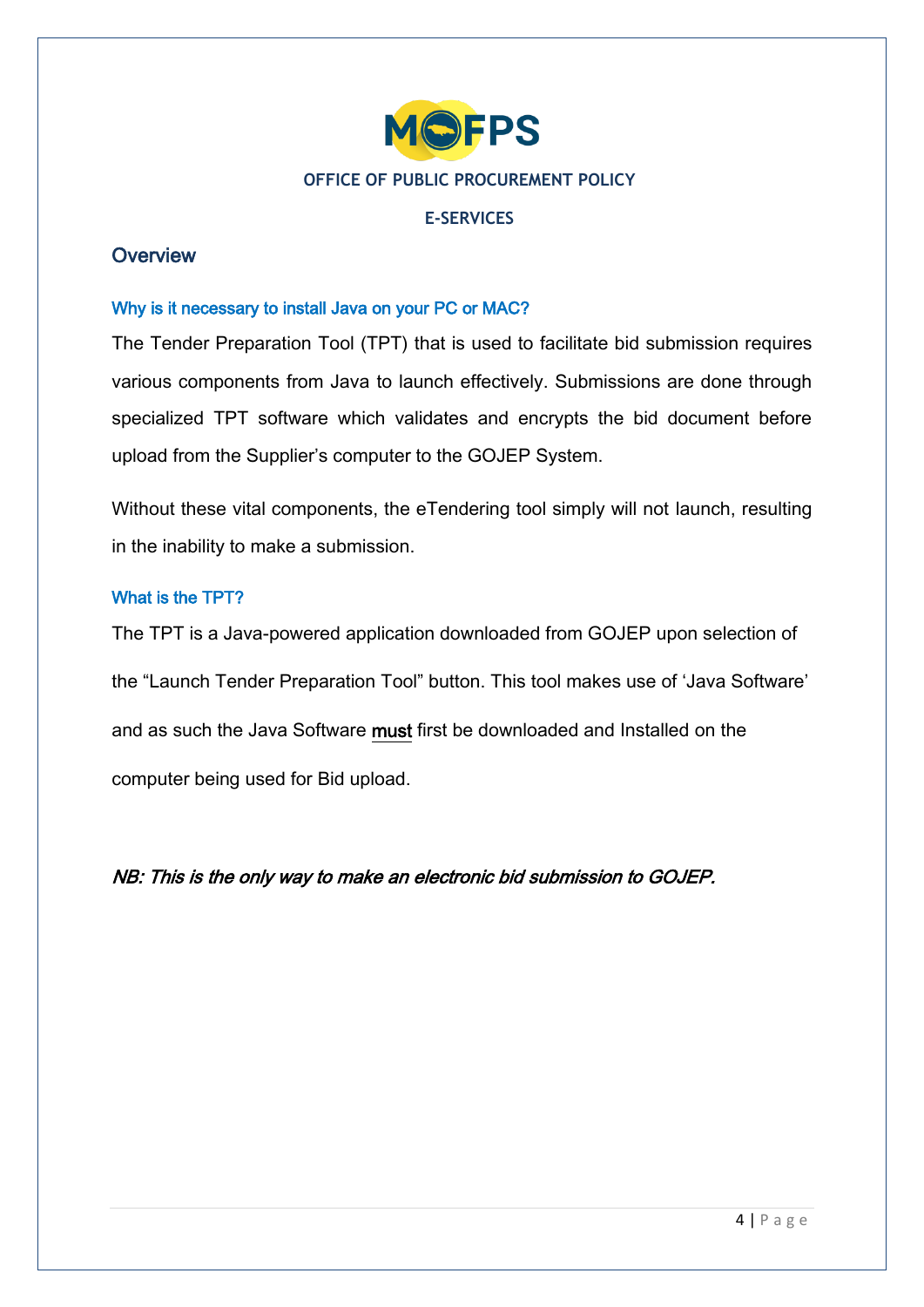

# **E-SERVICES**

<span id="page-4-0"></span>Steps to Install the Java Software:

# Step 1:

Visit <https://java.com/> and select "Java Download" (see Figure 1), when prompted select "Agree and Start Free Download" to download the latest version of Java (see Figure 2).



Figure 1: Java website home page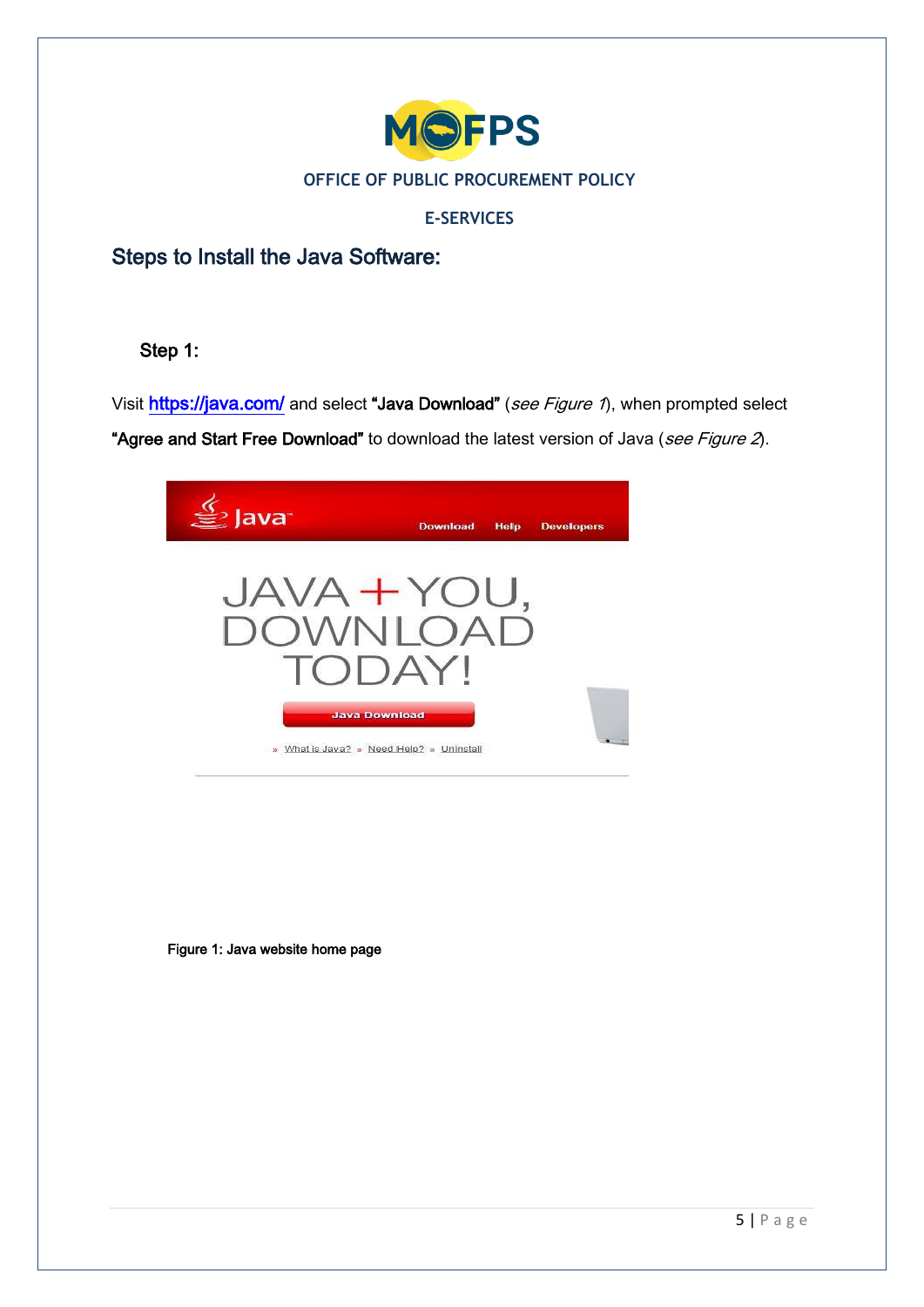

Figure 2: Java website downloads page

## Step 2:

Navigate to the "Downloads" folder to access the installation file (see Figure 3). Double click the downloaded file. Once this is done, a series of windows will appear, (See Figures 4, 5 and 6), follow the respective instructions as they appear.



#### Figure 3: Java installation file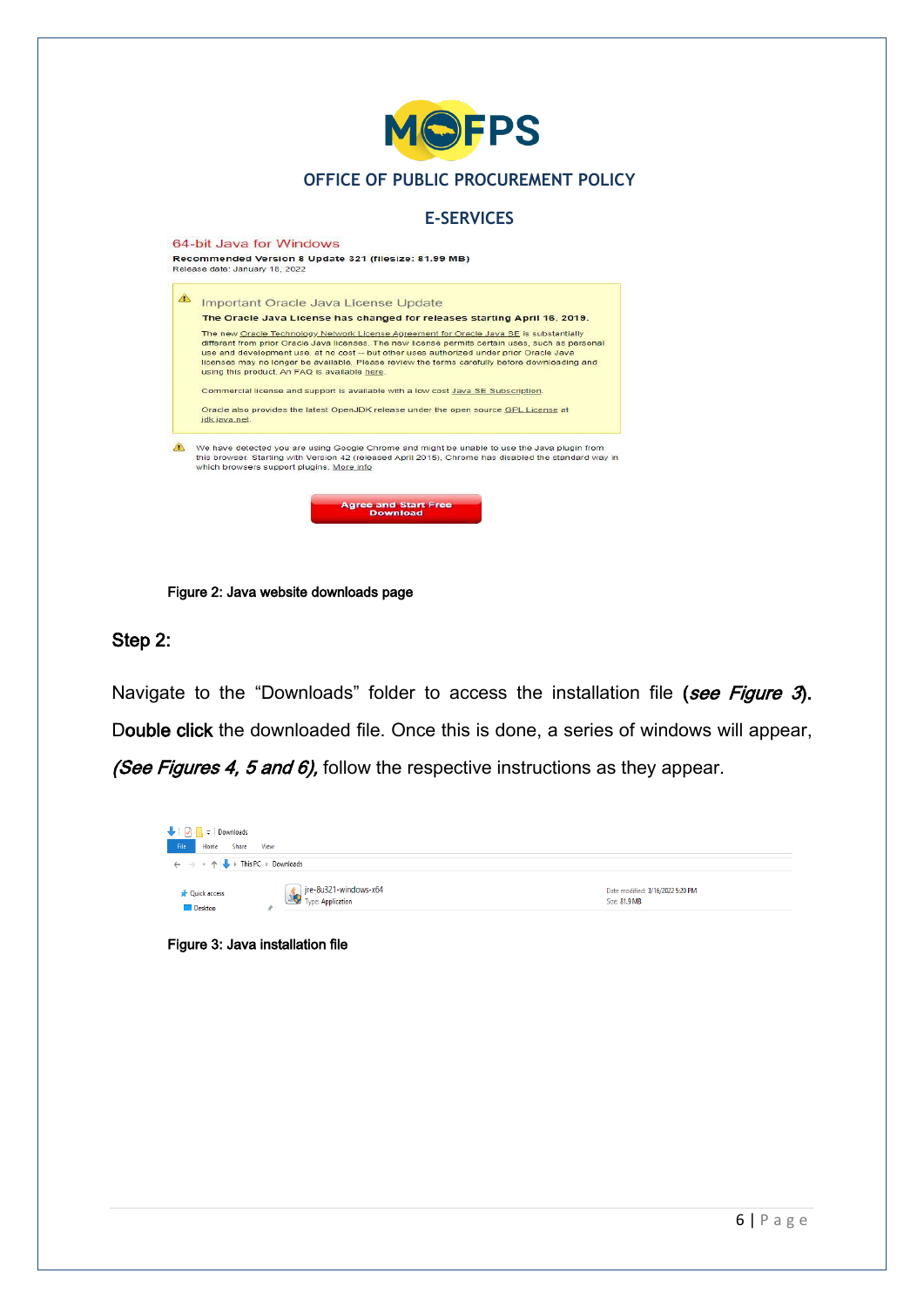

#### **E-SERVICES**

Java SE Development Kit 8 - Setup  $\Box$  $\times$ Ø lava This wizard will guide you through the installation process for the JDK 8 Update 271 The terms under which this version of the software is licensed have changed. Updated License Agreement This version of the JDK no longer includes a copy of Java Mission Control (JMC). JMC is now available as a separate download. Please visit https://www.oracle.com/javase/jmc for more information No personal information is gathered as part of our install process. Details on the information we collect Next Cancel Figure 4: Java installation menu Java SE Development Kit 8 Update 271 (64-bit) - Custom Setup X ava Select optional features to install from the list below. You can change your choice of features after installation by using the Add/Remove Programs utility in the Control Panel **Feature Description** Java SE Development Kit 8 Development Tools Update 271 (64-bit), including  $\bigcirc$ Source Code the JavaFX SDK and a private Public JRE  $\Box$ JRE. This will require 180MB on your hard drive. Install to: C:\Program Files\Java\jdk1.8.0\_271\

Figure 5: Java installation menu

Change...

Cancel

 $Next$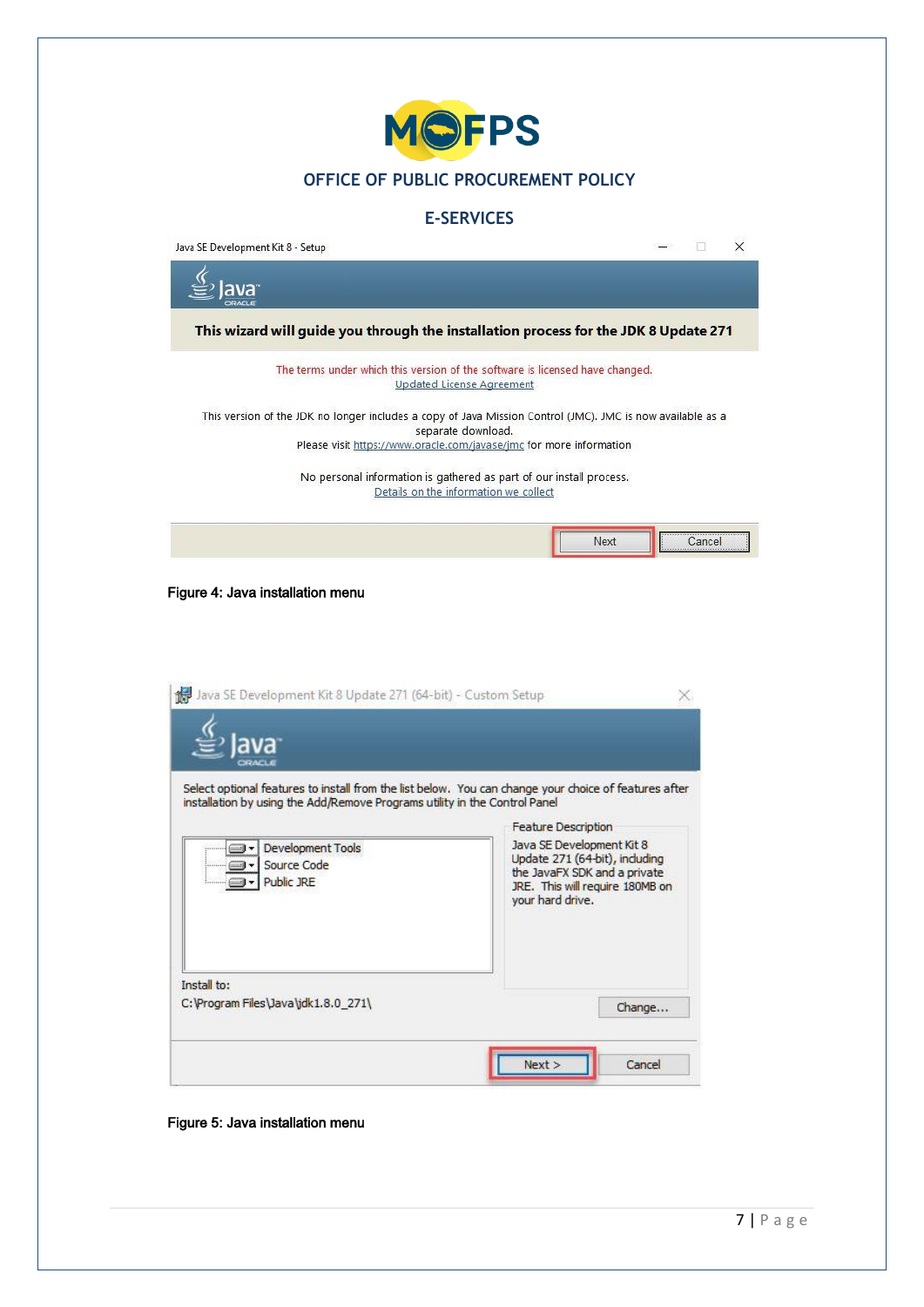| <b>MOFPS</b>                                                                                                                               |  |
|--------------------------------------------------------------------------------------------------------------------------------------------|--|
| OFFICE OF PUBLIC PROCUREMENT POLICY                                                                                                        |  |
| <b>E-SERVICES</b>                                                                                                                          |  |
| Java SE Development Kit 8 Update 271 (64-bit) - Complete                                                                                   |  |
|                                                                                                                                            |  |
| Java SE Development Kit 8 Update 271 (64-bit) Successfully Installed                                                                       |  |
| Click Next Steps to access tutorials, API documentation, developer guides, release notes<br>and more to help you get started with the JDK. |  |
| <b>Next Steps</b>                                                                                                                          |  |
| Close                                                                                                                                      |  |

Figure 6: Java installation completed menu

# Step 3:

After your successful installation, Java is now on your PC. You are now able to effectively launch the Tender Preparation Tool and successfully upload your zipped or merged bid response file/folder.

# <span id="page-7-0"></span>HAPPY BIDDING!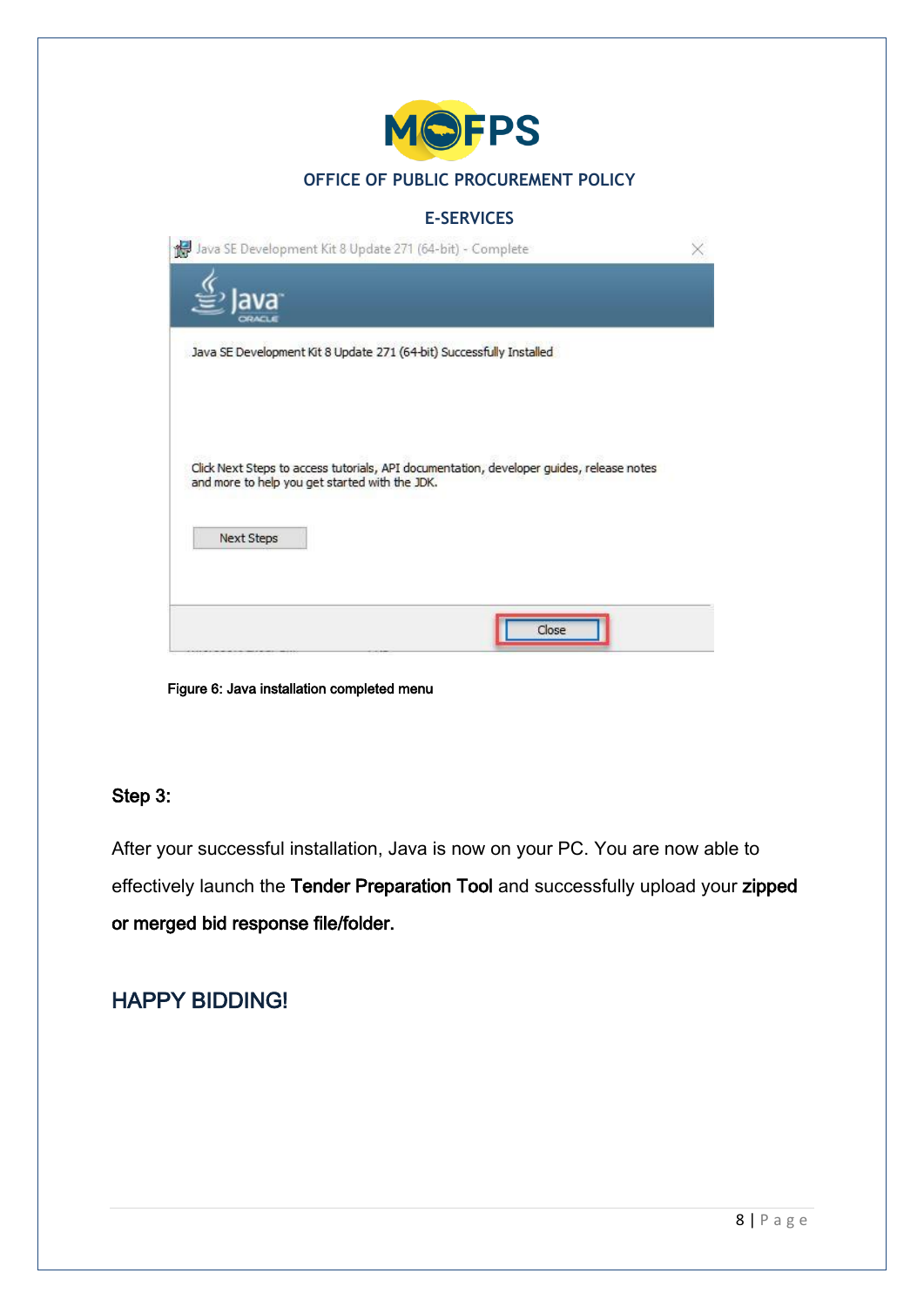

## **E-SERVICES**

# <span id="page-8-0"></span>Troubleshooting Guide

# <span id="page-8-1"></span>Java is not recognizing downloaded Tender Preparation Tool from GOJEP.

One of the more common reasons why Java would not recognize the downloaded ".jnlp" file is because Java is not the default application for launching ".jnlp" files. In order to fix this, right click and select "Open with" and look for "Choose another app" and select "Java Web launcher" (see figure 7).

|                                         | How do you want to open this file? |  |  |  |  |  |  |
|-----------------------------------------|------------------------------------|--|--|--|--|--|--|
|                                         | Keep using this app                |  |  |  |  |  |  |
|                                         | Java(TM) Web Launcher              |  |  |  |  |  |  |
|                                         | Other options                      |  |  |  |  |  |  |
|                                         | Adobe Acrobat DC                   |  |  |  |  |  |  |
|                                         | Look for an app in the Store       |  |  |  |  |  |  |
| More apps $\downarrow$                  |                                    |  |  |  |  |  |  |
| Always use this app to open .jnlp files |                                    |  |  |  |  |  |  |
|                                         | OK                                 |  |  |  |  |  |  |
|                                         |                                    |  |  |  |  |  |  |

Figure 7: Open with menu

# <span id="page-8-2"></span>When attempting to select a new application to open the ".jnlp" file, "Java Web Launcher" is not listed.

If you are experiencing this issue, make sure to uninstall and reinstall Java using the steps illustrated above in the installation guide.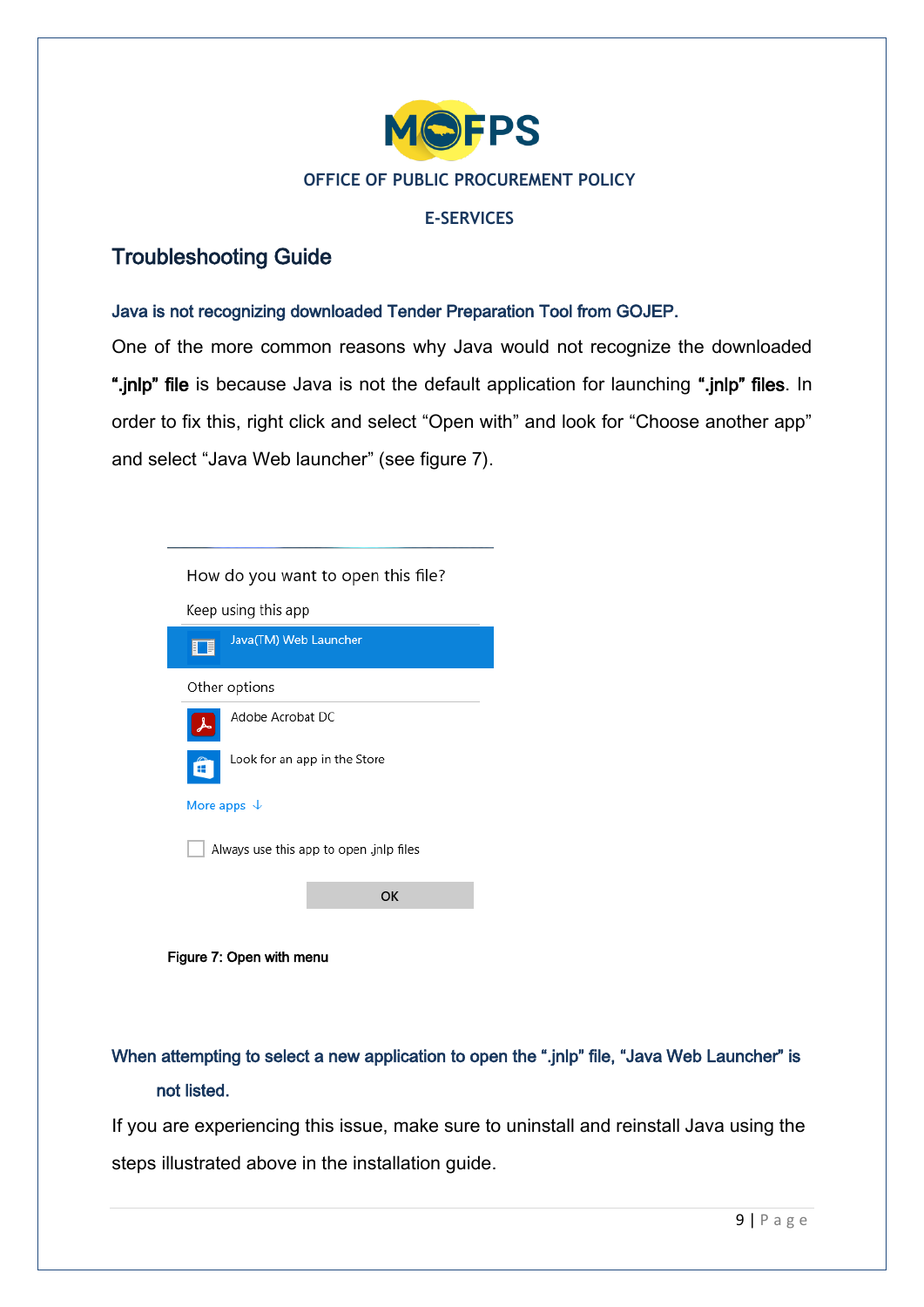

# **E-SERVICES**

## <span id="page-9-0"></span>When uninstalling Java.

Step 1:

Navigate to the "Apps and Features" menu, which can be found by typing "Apps and Features" into the Windows 10 search bar at the bottom left hand corner of the screen (see figure 8).

# Step 2:

Scroll through the list of applications to find "Java", and then click uninstall (see

figure 9).



Figure 8: Windows Search Bar

| <b>Settings</b>              |                                                                               |                      |  | <b>LI</b> | $\times$ |
|------------------------------|-------------------------------------------------------------------------------|----------------------|--|-----------|----------|
| @ Home                       | <b>HP Support Assistant</b><br>$\circled{c}$<br>HP Inc.                       | 122 MB<br>2/7/2017   |  |           |          |
| p.<br>Find a setting         | <b>HP Support Solutions Framework</b><br>HP Inc.                              | 14.7 MB<br>2/7/2017  |  |           |          |
| System                       |                                                                               |                      |  |           |          |
| $\nabla$ Display             | HP Touchpoint Manager<br>Hewlett-Packard Company                              | 8.00 KB<br>10/4/2021 |  |           |          |
| E Apps & features            | Intel(R) Management Engine Components<br>瘍<br>Intel Corporation               | 7.16 MB<br>3/11/2019 |  |           |          |
| 15 Default apps              | Intel(R) Processor Graphics<br>傿<br>Intel Corporation                         | 3.64 MB<br>3/11/2019 |  |           |          |
| Q<br>Notifications & actions | Intel(R) Rapid Storage Technology<br>屬                                        | 3.57 MB              |  |           |          |
| Power & sleep<br>$\circ$     | Intel Corporation<br>Java 8 Update 211                                        | 3/11/2019<br>210 MB  |  |           |          |
| = Storage                    | 避<br>Oracle Corporation                                                       | 6/19/2019            |  |           |          |
| Offline maps                 | Mail and Calendar<br>$\bullet$<br>Microsoft Corporation                       | 115 MB<br>10/4/2021  |  |           |          |
| <b>GB</b><br>Tablet mode     | Maps<br>$\Omega$<br>Microsoft Corporation                                     | 8.00 KB<br>10/4/2021 |  |           |          |
| I Multitasking               | Messaging<br>Microsoft Corporation                                            | 28.0 KB              |  |           |          |
| Projecting to this PC        |                                                                               | 10/4/2021            |  |           |          |
| Apps for websites<br>$\Box$  | Microsoft Office Professional Plus 2010<br><b>Ra</b><br>Microsoft Corporation | 42.2 MB<br>1/8/2021  |  |           |          |
| © About                      | Microsoft OneDrive<br>Ρ<br>Microsoft Corporation                              | 189 MB<br>3/8/2022   |  |           |          |
|                              | Microsoft Solitaire Collection<br>$\mathbf{w}$                                | 8,00 KB              |  |           |          |

Figure 9: Apps and features menu